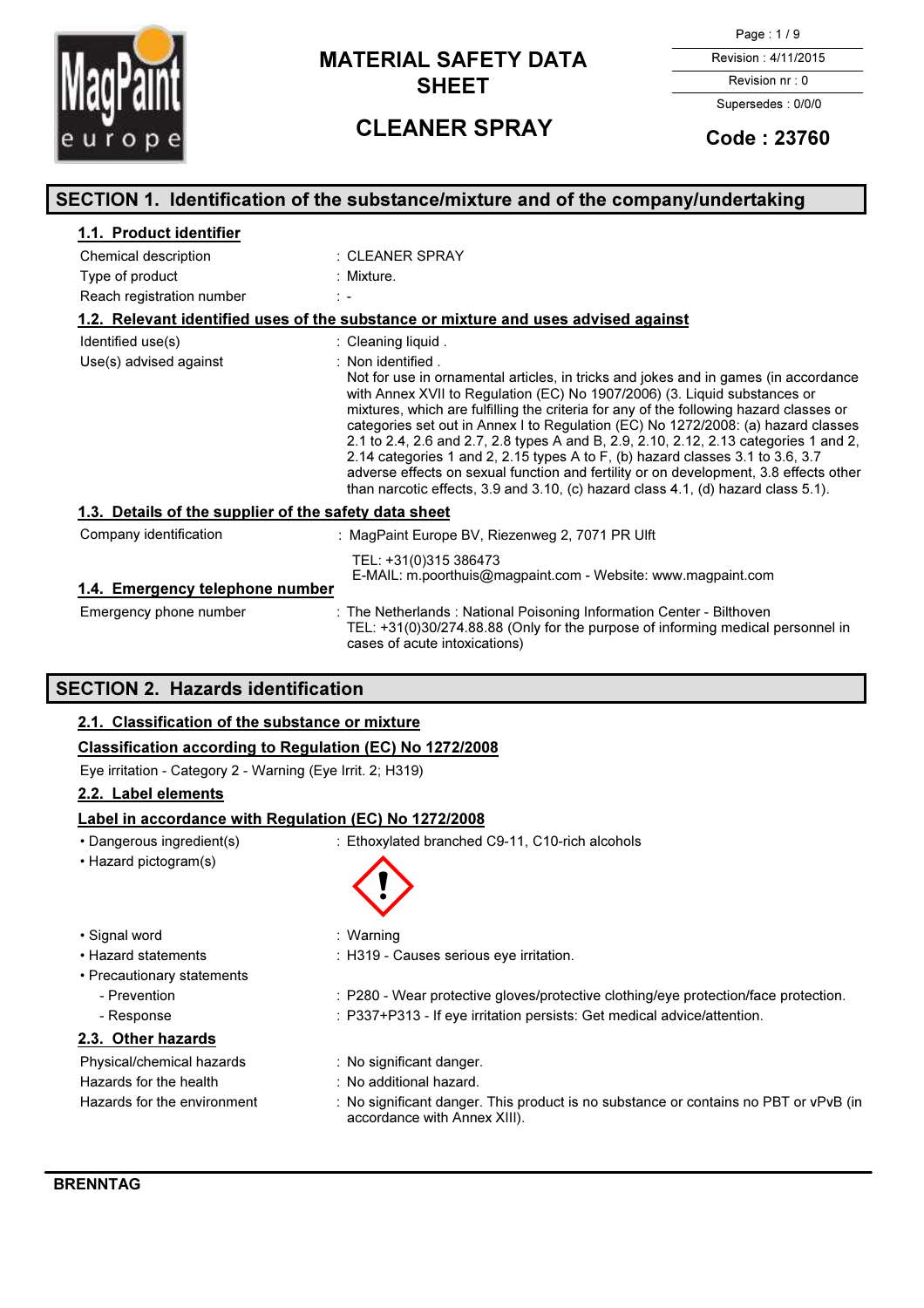

# CLEANER SPRAY

Page : 2 / 9

Revision : 4/11/2015

Revision nr : 0 Supersedes : 0/0/0

## Code : 23760

### SECTION 2. Hazards identification (continued)

Hazards for the safety **interpret of the safety** : May be dangerously slippery if spilled.

## SECTION 3. Composition/information on ingredients

### 3.2. Mixtures

HARMFUL COMPONENT(S)

| Name component(s)                                  | Weight %  | CAS nr             | EINECS nr | Index nr | Reach nr                                | <b>CLASSIFICATION</b>                         |
|----------------------------------------------------|-----------|--------------------|-----------|----------|-----------------------------------------|-----------------------------------------------|
| Ethoxylated branched C9-11, :<br>C10-rich alcohols | $1 < 3\%$ | 78330-20-8 POLYMER |           | -----    | EXEMPTED                                | Acute Tox. 4 (oral); H302<br>Eye Dam. 1; H318 |
| 2-(2-Butoxyethoxy)ethanol                          | $1 < 3\%$ | 112-34-5           |           |          | 203-961-6 603-096-00-8 01-2119475104-44 | Eve Irrit. 2: H319                            |

The full text of the (EU)H-statements is in section 16.

## SECTION 4. First aid measures

| 4.1. Description of first aid measures |                                                                                                                                                                                         |  |  |
|----------------------------------------|-----------------------------------------------------------------------------------------------------------------------------------------------------------------------------------------|--|--|
| General                                | : In case of doubt or persistent symptoms, call a physician.<br>Never give anything by mouth to an unconscious person.                                                                  |  |  |
| <b>First Aid Measures</b>              |                                                                                                                                                                                         |  |  |
| - Inhalation                           | $\therefore$ Remove victim into fresh air.<br>Allow the affected person to rest in semi-sitting position.<br>If not breathing, give artificial respiration.<br>Consult a doctor.        |  |  |
| - Skin Contact                         | : Remove contaminated clothing and shoes.<br>Rinse skin immediately with plenty of water. (shower if necessary).<br>Consult doctor if irritation develops.                              |  |  |
| - Eye Contact                          | : Rinse immediately thoroughly and long (at least 15 min.) with plenty of water.<br>Remove contact lenses.<br>Consult eye doctor.<br>Keep rinsing or dripping the eye during transport. |  |  |
| - Ingestion                            | : DO NOT INDUCE VOMITING. Rinse mouth with water.<br>Give victim plenty of water to drink.<br>Seek medical advice.                                                                      |  |  |

4.2. Most important symptoms and effects, both acute and delayed

See section 11.

### 4.3. Indication of any immediate medical attention and special treatment needed

For specialist advice doctors should contact the NVCI.

## SECTION 5. Firefighting measures

### 5.1. Extinguishing media

| <b>Extinguishing Media</b>                                 |                                                                  |
|------------------------------------------------------------|------------------------------------------------------------------|
| - Suitable                                                 | : Extinguishing powder, Foam, Carbon dioxide (CO2), Water spray. |
| - Insuitable                                               | : Heavy water stream.                                            |
| 5.2. Special hazards arising from the substance or mixture |                                                                  |
| Special Exposure Hazards                                   | : Fire may liberate carbon oxides (CO) and smoke.                |
| 5.3. Advice for firefighters                               |                                                                  |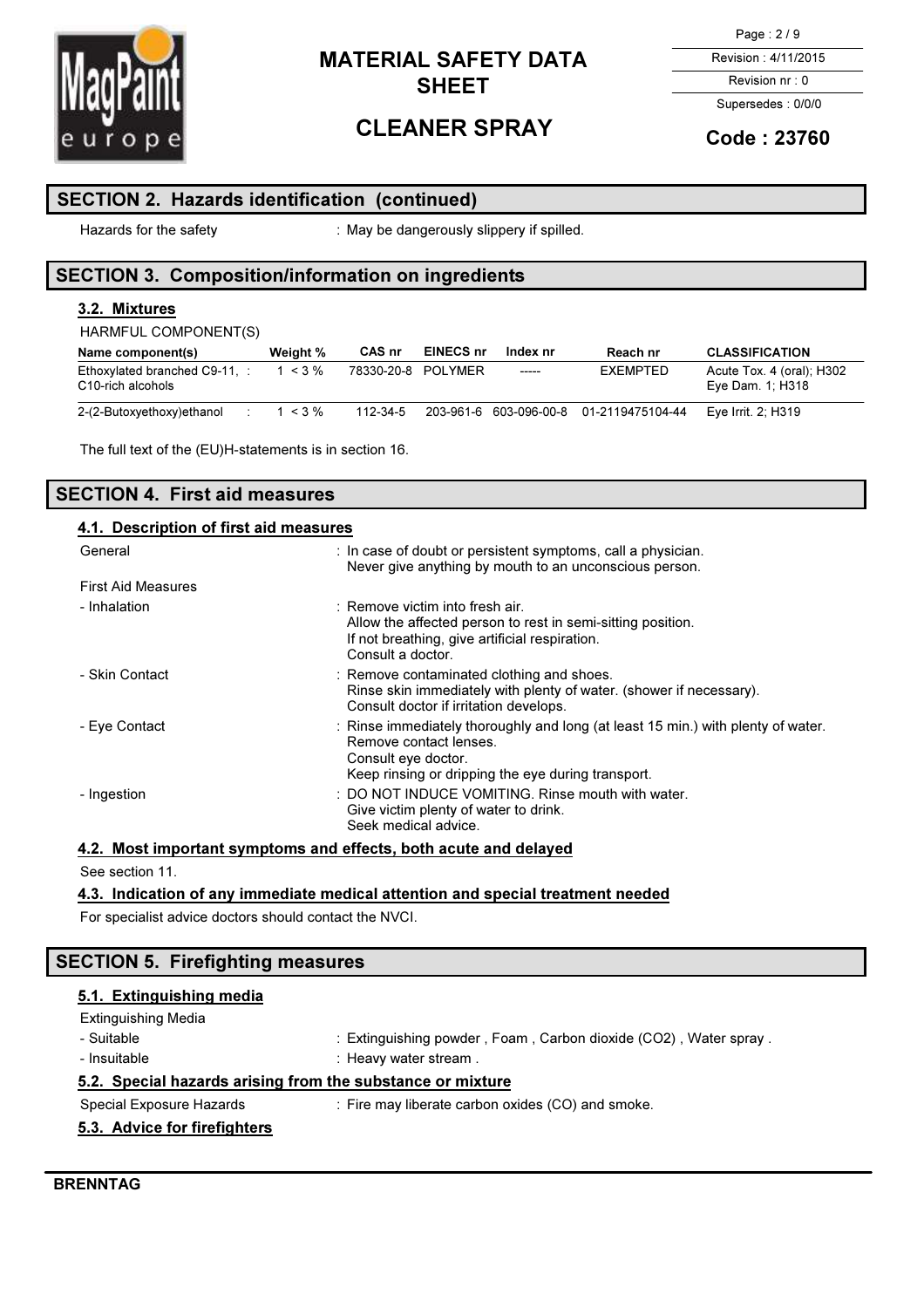

# CLEANER SPRAY

Page : 3 / 9

Revision : 4/11/2015 Revision nr : 0

Supersedes : 0/0/0

## Code : 23760

| <b>SECTION 5. Firefighting measures (continued)</b> |                                                                                                          |  |  |
|-----------------------------------------------------|----------------------------------------------------------------------------------------------------------|--|--|
| Special Protective Equipment for<br>Firefighters    | : Use self-contained breathing apparatus and wear protective clothes when in close<br>proximity to fire. |  |  |
| <b>Special Procedures</b>                           | : Apply water spray or fog to cool nearby equipment. Avoid fire-fighting water to enter<br>environment.  |  |  |

### SECTION 6. Accidental release measures

| 6.1. Personal precautions, protective equipment and emergency procedures |                                                                                                                                                                                                                                              |  |
|--------------------------------------------------------------------------|----------------------------------------------------------------------------------------------------------------------------------------------------------------------------------------------------------------------------------------------|--|
| <b>Personal Precautions</b>                                              | : Evacuate all personnel immediately and ventilate area.<br>Avoid breathing vapour and contact with eyes.<br>Wear recommended personal protective equipment. (See section 8)                                                                 |  |
| 6.2. Environmental precautions                                           |                                                                                                                                                                                                                                              |  |
| <b>Environmental Precautions</b>                                         | $\pm$ Shut off leaks if without risks.<br>Dike in the spilled product as much as possible with inert material.<br>Prevent entry of product in public water, sewers or soil.<br>Notify authorities if product enters sewers or public waters. |  |
| 6.3. Methods and material for containment and cleaning up                |                                                                                                                                                                                                                                              |  |
| Methods for Cleaning Up                                                  | : Collect the spillage in closable, suitable disposal containers.<br>Clean up any spills as soon as possible, using an inert absorbent material.<br>Residue is to be washed down with plenty of water.                                       |  |
| 6.4. Reference to other sections                                         |                                                                                                                                                                                                                                              |  |
| For personal protection, see section 8.                                  |                                                                                                                                                                                                                                              |  |

For the removal of the waste product, see section 13.

## SECTION 7. Handling and storage

### 7.1. Precautions for safe handling

| Handling                                                          | : Avoid breathing vapour and contact with eyes.<br>Wear recommended personal protective equipment. (See section 8)<br>When using, do not eat, drink or smoke.<br>Wash hands before and after working with the product.<br>Emergency eye wash fountains and showers should be available in the immediate<br>vicinity of any potential exposure. |  |  |
|-------------------------------------------------------------------|------------------------------------------------------------------------------------------------------------------------------------------------------------------------------------------------------------------------------------------------------------------------------------------------------------------------------------------------|--|--|
| 7.2. Conditions for safe storage, including any incompatibilities |                                                                                                                                                                                                                                                                                                                                                |  |  |
| Storage                                                           | : Keep only in the original, safely locked container in a well ventilated and dry place.<br>All dangerous products should be placed on a drip tray or should be barreled.                                                                                                                                                                      |  |  |
| Packaging Material                                                | : Synthetic material.                                                                                                                                                                                                                                                                                                                          |  |  |
| Insuitable Packaging Material                                     | :Metals.                                                                                                                                                                                                                                                                                                                                       |  |  |
| 7.3. Specific end use(s)                                          |                                                                                                                                                                                                                                                                                                                                                |  |  |

For identified uses, see subsection 1.2 and/or exposure scenarios.

### SECTION 8. Exposure controls/personal protection

#### 8.1. Control parameters

| Occupational Exposure Limits | $\therefore$ For harmful components :<br>2-(2-Butoxyethoxy)ethanol: Limit value (BE): 20 ppm (98 mg/m <sup>3</sup> ) (2014)<br>2-(2-Butoxyethoxy)ethanol: Short time value (BE): 50 ppm (246 mg/m <sup>3</sup> ) (2014)<br>2-(2-Butoxyethoxy)ethanol: Limit value (TWA 8 h) (NL): 9 ppm (50 mg/m <sup>3</sup> ) (2007) (<br>H) |
|------------------------------|--------------------------------------------------------------------------------------------------------------------------------------------------------------------------------------------------------------------------------------------------------------------------------------------------------------------------------|
|                              | 2-(2-Butoxyethoxy)ethanol: Limit value (TWA 15 min) (NL): 18 ppm (100 mg/m <sup>3</sup> ) (                                                                                                                                                                                                                                    |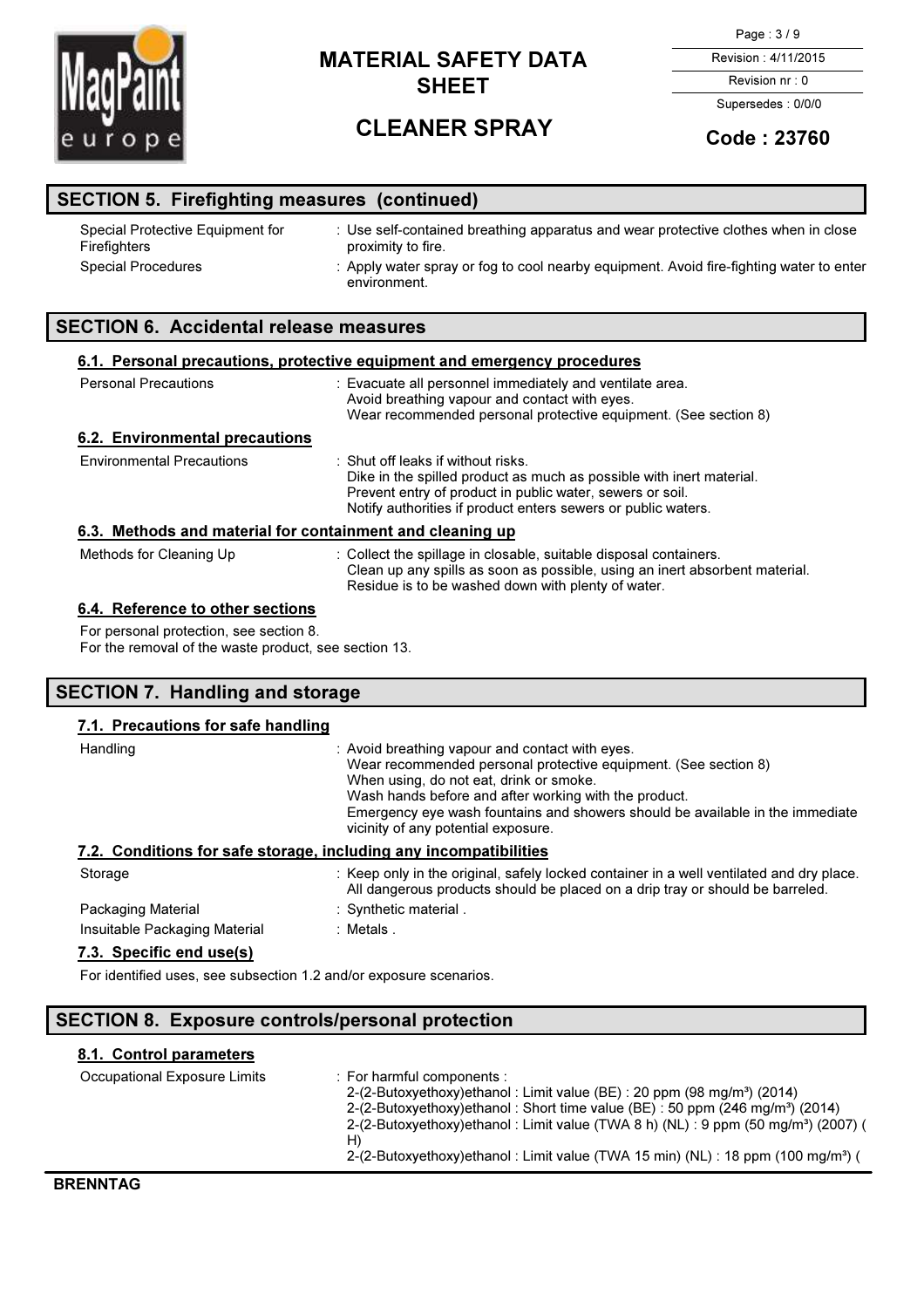

# CLEANER SPRAY

#### Page : 4 / 9

Revision : 4/11/2015

Revision nr : 0 Supersedes : 0/0/0

## Code : 23760

|                                                                     | <b>SECTION 8. Exposure controls/personal protection (continued)</b>                                                                                                                                                                                                                                                                                                                                                                                                      |
|---------------------------------------------------------------------|--------------------------------------------------------------------------------------------------------------------------------------------------------------------------------------------------------------------------------------------------------------------------------------------------------------------------------------------------------------------------------------------------------------------------------------------------------------------------|
|                                                                     | 2007) (H)<br>(H) The addition of an "H" indicates that the substance is relative easily absorped<br>by the skin.                                                                                                                                                                                                                                                                                                                                                         |
| <b>Biological limit values</b>                                      | : They will be included when available.                                                                                                                                                                                                                                                                                                                                                                                                                                  |
| <b>DNELs</b>                                                        | : For harmful components :<br>• Ethoxylated branched C9-11, C10-rich alcohols : Not applicable<br>• 2-(2-Butoxyethoxy)ethanol: Worker, long-term - local effects, inhalation: 67,5 mg/                                                                                                                                                                                                                                                                                   |
|                                                                     | m <sup>3</sup><br>• 2-(2-Butoxyethoxy)ethanol: Worker, long-term - systemic effects, inhalation: 67,5                                                                                                                                                                                                                                                                                                                                                                    |
|                                                                     | mq/m <sup>3</sup><br>• 2-(2-Butoxyethoxy)ethanol: Consumer, acute - local effects, inhalation: 50,6 mg/<br>m <sup>3</sup>                                                                                                                                                                                                                                                                                                                                                |
|                                                                     | • 2-(2-Butoxyethoxy)ethanol: Worker, long-term - systemic effects, dermal: 20 mg/<br>kg bw/day                                                                                                                                                                                                                                                                                                                                                                           |
|                                                                     | • 2-(2-Butoxyethoxy)ethanol: Consumer, long-term - local effects, inhalation: 34<br>ma/m <sup>3</sup>                                                                                                                                                                                                                                                                                                                                                                    |
|                                                                     | . 2-(2-Butoxyethoxy)ethanol: Consumer, long-term - systemic effects, inhalation :<br>34 mg/ $m3$                                                                                                                                                                                                                                                                                                                                                                         |
|                                                                     | • 2-(2-Butoxyethoxy)ethanol: Consumer, long-term - systemic effects, dermal: 10<br>mg/kg bw/day                                                                                                                                                                                                                                                                                                                                                                          |
| <b>PNECs</b>                                                        | : For harmful components :<br>• Ethoxylated branched C9-11, C10-rich alcohols : Not applicable<br>• 2-(2-Butoxyethoxy)ethanol: Fresh water: 1 mg/l<br>• 2-(2-Butoxyethoxy)ethanol: Marine water: 0,1 mg/l<br>• 2-(2-Butoxyethoxy)ethanol: Fresh water sediment: 4 mg/kg<br>• 2-(2-Butoxyethoxy)ethanol: Marine water sediment: 0,4 mg/kg<br>• 2-(2-Butoxyethoxy)ethanol: Intermittent release: 3,9 mg/l<br>• 2-(2-Butoxyethoxy)ethanol: Sewage treatment plant: 200 mg/l |
| 8.2. Exposure controls                                              |                                                                                                                                                                                                                                                                                                                                                                                                                                                                          |
| <b>Engineering Measures</b><br><b>Personal Protection Equipment</b> | : Ventilation, Local exhaust.                                                                                                                                                                                                                                                                                                                                                                                                                                            |
| - Respiratory protection                                            | : CE-approved mask for organic vapours and solvents (type A, brown).                                                                                                                                                                                                                                                                                                                                                                                                     |
| - Skin protection                                                   | : Suitable protective clothing .                                                                                                                                                                                                                                                                                                                                                                                                                                         |
| - Hand protection                                                   | : Suitable material for safety gloves (EN 374):<br>As the product is a mixture of several substances, the durability of the glove<br>materials can't be calculated in advance and has to be tested before use.<br>- material : Neoprene<br>- thickness: 0,5 mm<br>- breakthrough time : > 8 h                                                                                                                                                                            |
| - Eye/Face protection                                               | : Closed safety glasses or face shield.                                                                                                                                                                                                                                                                                                                                                                                                                                  |
| Environmental exposure controls                                     | : See sections 6, 7, 12 and 13.                                                                                                                                                                                                                                                                                                                                                                                                                                          |

## SECTION 9. Physical and chemical properties

### 9.1. Information on basic physical and chemical properties

| Physical State (20°C)  | $:$ Liquid.                          |
|------------------------|--------------------------------------|
| Form/Colour            | : Clear, Colourless.                 |
| Odour                  | $\therefore$ Characteristic odour.   |
| Odour threshold        | : No data available for the mixture. |
| pH value               | :4.65-5.65                           |
| Melting/Freezing point | : No data available for the mixture. |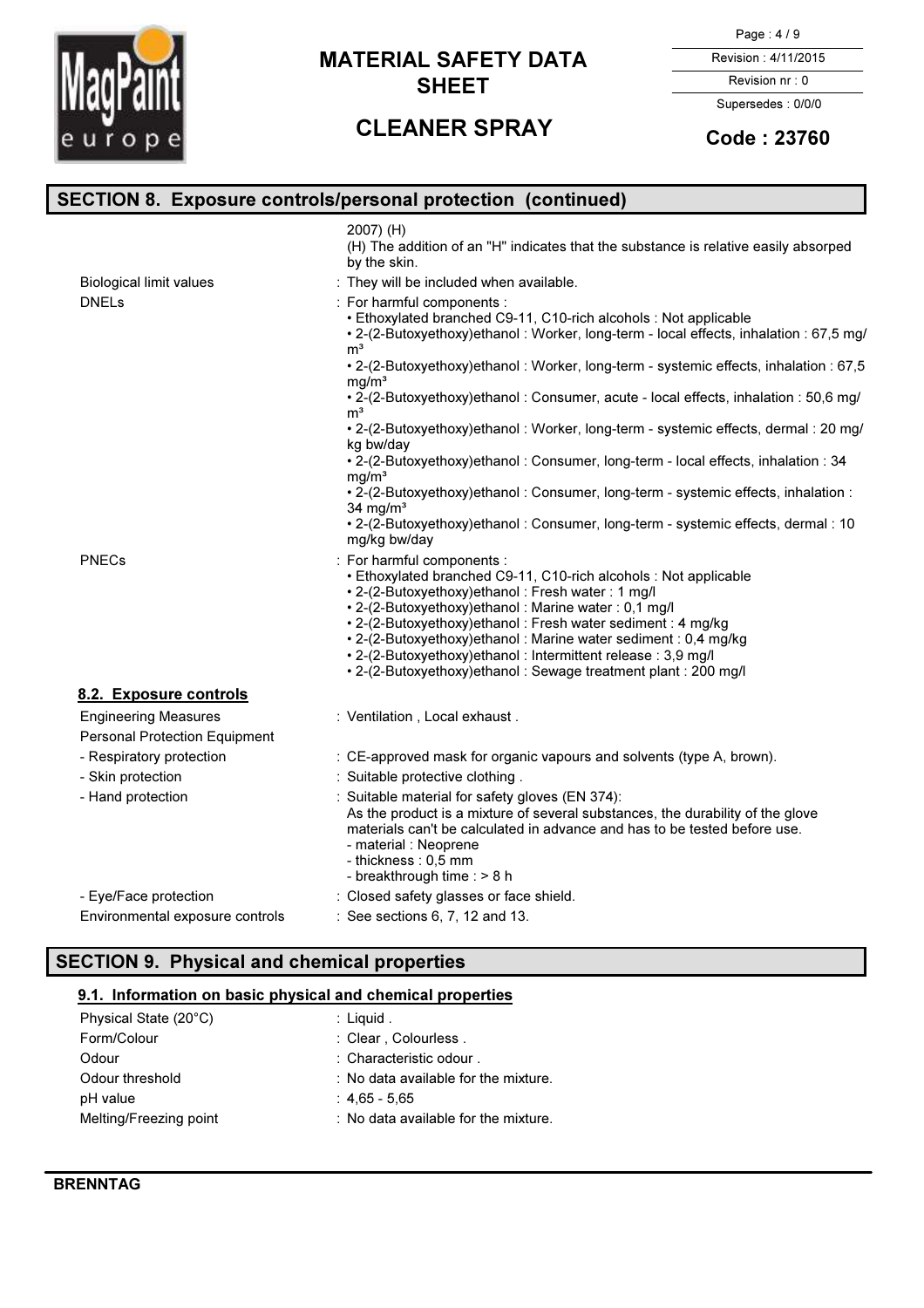

# CLEANER SPRAY

Page : 5 / 9

Revision : 4/11/2015

Revision nr : 0 Supersedes : 0/0/0

## Code : 23760

## SECTION 9. Physical and chemical properties (continued)

| Boiling Point/Range (1013 hPa)                                                                              | $\therefore$ No data available for the mixture.            |
|-------------------------------------------------------------------------------------------------------------|------------------------------------------------------------|
| Flash point                                                                                                 | : Not applicable.                                          |
| Evaporation rate                                                                                            | : No data available for the mixture.                       |
| Explosion limits in air                                                                                     | : Not applicable.                                          |
| Vapour pressure                                                                                             | $:$ No data available for the mixture.                     |
| Relative vapour density (air=1)                                                                             | $\therefore$ No data available for the mixture.            |
| Relative density of saturated vapour/air $\therefore$ No data available for the mixture.<br>mixture (air=1) |                                                            |
| Density (20°C)                                                                                              | : $1,001 - 1,003$ kg/l                                     |
| Solubility in water (20°C)                                                                                  | : Complete solubility.                                     |
| Log P Octanol/Water at $25^{\circ}$ C                                                                       | $\therefore$ No data available for the mixture.            |
| Auto-ignition temperature                                                                                   | : No data available for the mixture.                       |
| Minimum ignition energy                                                                                     | $\therefore$ No data available for the mixture.            |
| Decomposition temperature                                                                                   | $\therefore$ No data available for the mixture.            |
| Viscosity                                                                                                   | $\therefore$ No data available for the mixture.            |
| <b>Explosive properties</b>                                                                                 | : No chemical groups associated with explosive properties. |
| Oxidizing properties                                                                                        | : No chemical groups associated with oxidizing properties. |

## SECTION 10. Stability and reactivity

| : None known.                            |  |  |  |
|------------------------------------------|--|--|--|
|                                          |  |  |  |
| : Stable at normal circumstances.        |  |  |  |
| 10.3. Possibility of hazardous reactions |  |  |  |
| : None known.                            |  |  |  |
|                                          |  |  |  |
| $\therefore$ None known .                |  |  |  |
| 10.5. Incompatible materials             |  |  |  |
| $:$ None known $:$                       |  |  |  |
| 10.6. Hazardous decomposition products   |  |  |  |
| :Carbon oxides .                         |  |  |  |
|                                          |  |  |  |

## SECTION 11. Toxicological information

## 11.1. Information on toxicological effects

| Acute toxicity |                                                                                                                                                                                                                                                                                     |
|----------------|-------------------------------------------------------------------------------------------------------------------------------------------------------------------------------------------------------------------------------------------------------------------------------------|
| - Inhalation   | : Symptoms include: Sore throat, Cough, Difficulty in breathing.<br>For harmful components :<br>• Ethoxylated branched C9-11, C10-rich alcohols : LC50 (Rat, inhalation, 4 h) : No<br>data available.<br>$\cdot$ 2-(2-Butoxyethoxy)ethanol: LC0 (Rat, inhalation, 4 h): $>2.1$ mg/l |
| - Skin contact | : Symptoms include: Redness, Pain.<br>For harmful components :<br>• Ethoxylated branched C9-11, C10-rich alcohols : LD50 (Rabbit, dermal) : >2000<br>mg/kg<br>• 2-(2-Butoxyethoxy)ethanol: LD50 (Rabbit, dermal): 2764 mg/kg                                                        |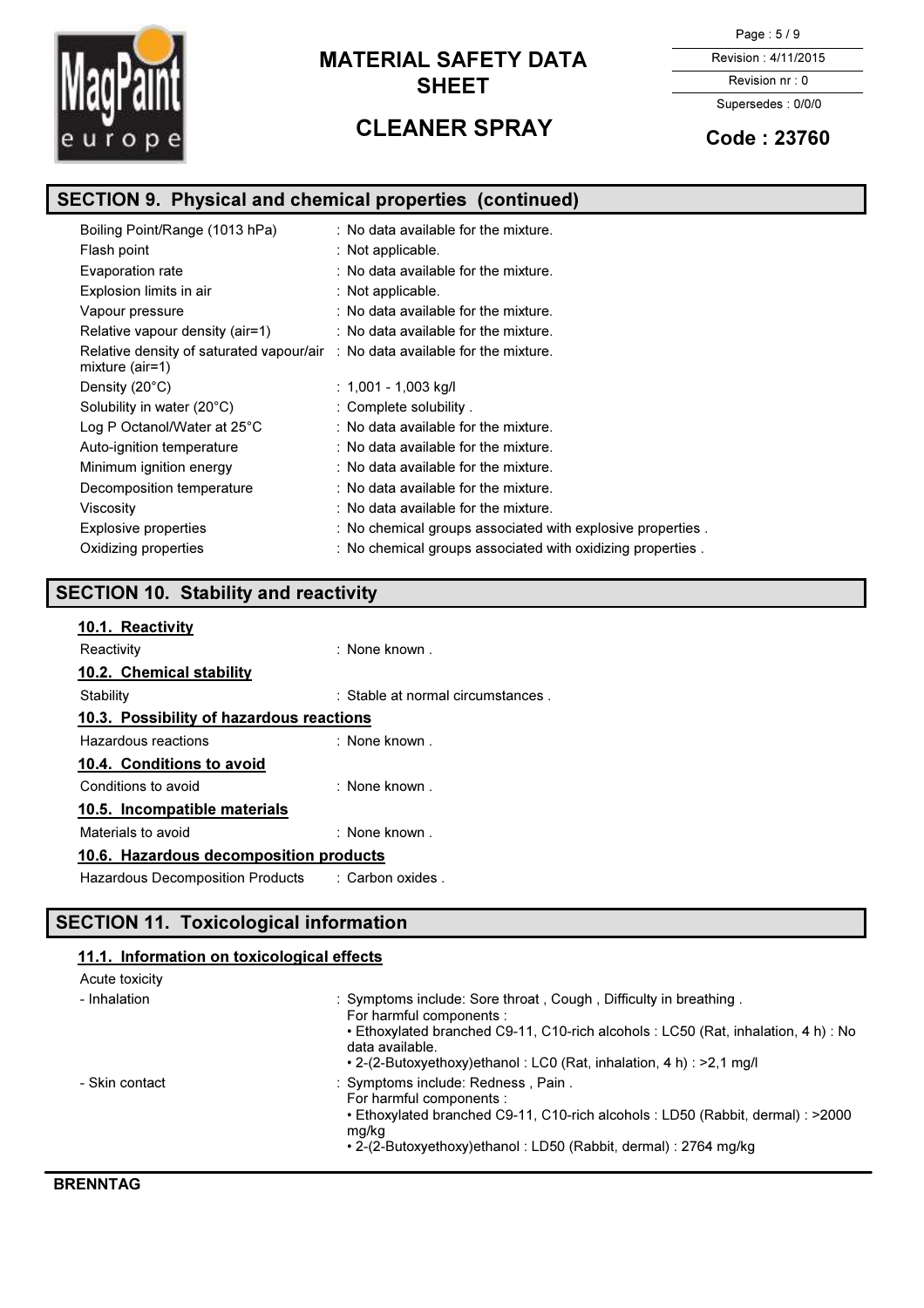

# CLEANER SPRAY

Page : 6 / 9

Revision : 4/11/2015

Revision nr : 0 Supersedes : 0/0/0

## Code : 23760

# SECTION 11. Toxicological information (continued)

| - Ingestion                                           | : Symptoms include: Abdominal pain.<br>For harmful components :<br>• Ethoxylated branched C9-11, C10-rich alcohols : LD50 (Rat, oral) : >2000 mg/kg<br>• 2-(2-Butoxyethoxy)ethanol: LD50 (Rat, oral): 2410 mg/kg |
|-------------------------------------------------------|------------------------------------------------------------------------------------------------------------------------------------------------------------------------------------------------------------------|
| Skin corrosion/irritation                             | $:$ Not irritant .                                                                                                                                                                                               |
| Serious eye damage/irritation                         | : Causes serious eye irritation.                                                                                                                                                                                 |
| Aspiration hazard                                     | : Data are insufficient to determine harmful effects to humans.                                                                                                                                                  |
| Respiratory or skin sensitisation                     | : Not sensitive.                                                                                                                                                                                                 |
| Carcinogenicity                                       | : Not listed as carcinogenic.                                                                                                                                                                                    |
| Mutagenicity                                          | : Not listed as mutagenic.                                                                                                                                                                                       |
| Reproductive toxicity                                 | : Not listed for reproductive toxicity.                                                                                                                                                                          |
| Specific target organ toxicity - single<br>exposure   | : To human: Listed not for organ toxicity.<br>For animals: No data available for the mixture.                                                                                                                    |
| Specific target organ toxicity - repeated<br>exposure | : To human : Listed not for organ toxicity.<br>For animals : No data available for the mixture.                                                                                                                  |

# SECTION 12. Ecological information

## 12.1. Toxicity

| Ecotoxicity                                                                 | : For harmful components :<br>• Ethoxylated branched C9-11, C10-rich alcohols : LC50 (Fish, 96 h) : 1-10 mg/l<br>• Ethoxylated branched C9-11, C10-rich alcohols : EC50 (Algae, 72 h) : 1-10 mg/l<br>• Ethoxylated branched C9-11, C10-rich alcohols : EC50 (Daphnia magna, 48 h) :<br>$1-10$ mg/l<br>• 2-(2-Butoxyethoxy)ethanol: EC50 (Algae, 96 h): >100 mg/l<br>• 2-(2-Butoxyethoxy)ethanol: LC50 (Fish, 96 h): 1300 mg/l (Lepomis Macrochirus)<br>• 2-(2-Butoxyethoxy)ethanol: EC50 (Daphnia magna, 48 h): >100 mg/l |  |
|-----------------------------------------------------------------------------|---------------------------------------------------------------------------------------------------------------------------------------------------------------------------------------------------------------------------------------------------------------------------------------------------------------------------------------------------------------------------------------------------------------------------------------------------------------------------------------------------------------------------|--|
| 12.2. Persistence and degradability                                         |                                                                                                                                                                                                                                                                                                                                                                                                                                                                                                                           |  |
| Persistence and degradability                                               | : For harmful components :<br>. Ethoxylated branched C9-11, C10-rich alcohols : Persistence and degradability :<br>Easily biologically degradable.<br>• 2-(2-Butoxyethoxy)ethanol: Persistence and degradability: Readily<br>biodegradable.                                                                                                                                                                                                                                                                               |  |
| 12.3. Bioaccumulative potential                                             |                                                                                                                                                                                                                                                                                                                                                                                                                                                                                                                           |  |
| <b>Bioaccumulation</b>                                                      | : For harmful components :<br>• Ethoxylated branched C9-11, C10-rich alcohols : Bioaccumulation : No data<br>available.<br>. 2-(2-Butoxyethoxy)ethanol: Bioaccumulation: Little chance on bioaccumulation.                                                                                                                                                                                                                                                                                                                |  |
| 12.4. Mobility in soil                                                      |                                                                                                                                                                                                                                                                                                                                                                                                                                                                                                                           |  |
| Mobility                                                                    | : For harmful components :<br>. Ethoxylated branched C9-11, C10-rich alcohols : Mobility : No data available.<br>• 2-(2-Butoxyethoxy) ethanol: Mobility: High mobility in most soils.                                                                                                                                                                                                                                                                                                                                     |  |
| 12.5. Results of PBT and vPvB assessment                                    |                                                                                                                                                                                                                                                                                                                                                                                                                                                                                                                           |  |
| Evaluation                                                                  | : For harmful components :<br>• Ethoxylated branched C9-11, C10-rich alcohols : PBT/vPvB : No<br>• 2-(2-Butoxyethoxy)ethanol: PBT/vPvB: No                                                                                                                                                                                                                                                                                                                                                                                |  |
| 12.6. Other adverse effects                                                 |                                                                                                                                                                                                                                                                                                                                                                                                                                                                                                                           |  |
| Photochemical ozone creation potential : No data available for the mixture. |                                                                                                                                                                                                                                                                                                                                                                                                                                                                                                                           |  |
| Ozone depletion potential                                                   | : No data available for the mixture.                                                                                                                                                                                                                                                                                                                                                                                                                                                                                      |  |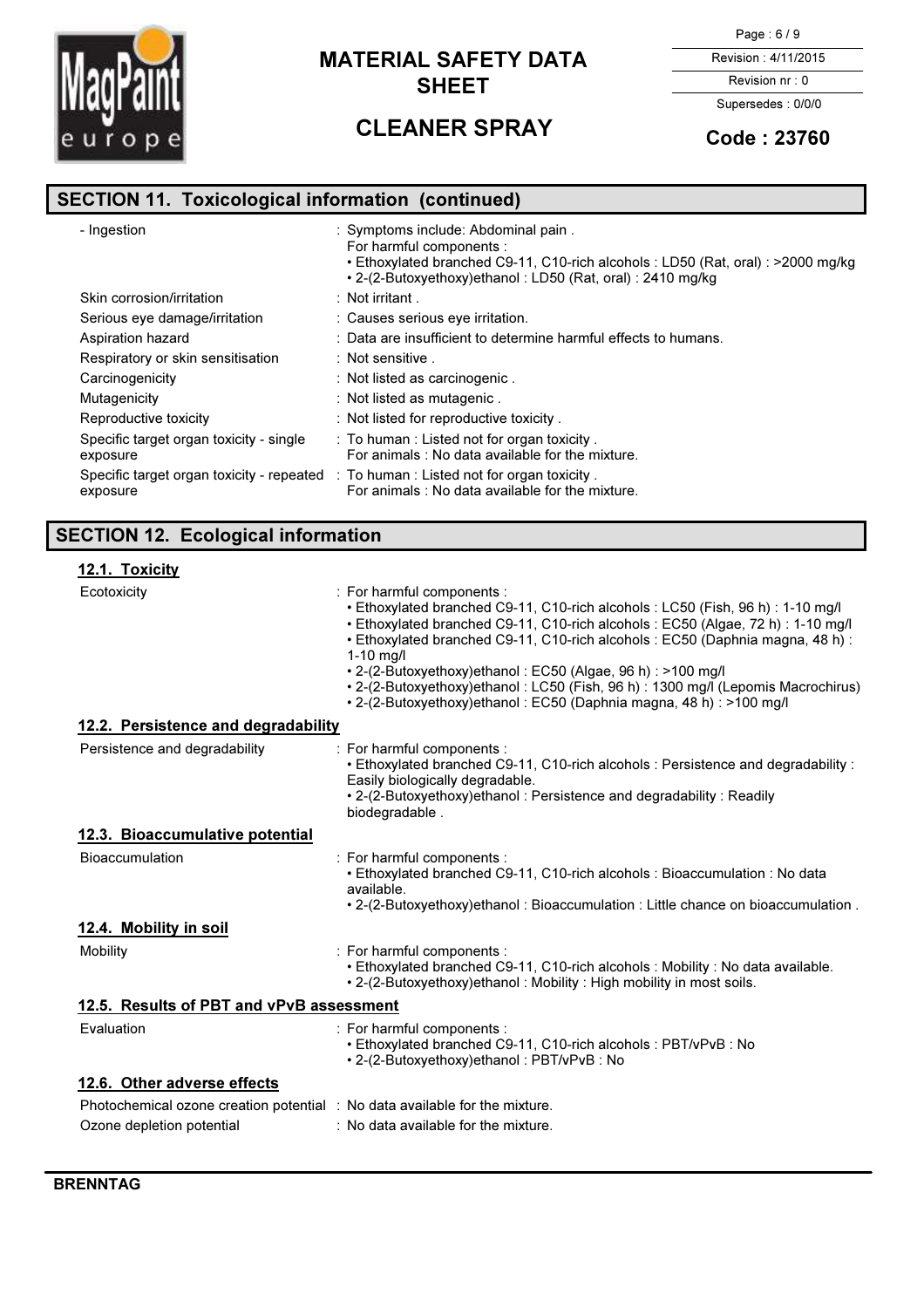

# CLEANER SPRAY

Page : 7 / 9

Revision : 4/11/2015

Revision nr : 0 Supersedes : 0/0/0

## Code : 23760

## SECTION 12. Ecological information (continued)

| Endocrine disrupting potential | : No data available for the mixture. |
|--------------------------------|--------------------------------------|
| Global warming potential       | : No data available for the mixture. |

## SECTION 13. Disposal considerations

| 13.1. Waste treatment methods       |                                                                                                                                                                                                                                                                                                                                                                   |
|-------------------------------------|-------------------------------------------------------------------------------------------------------------------------------------------------------------------------------------------------------------------------------------------------------------------------------------------------------------------------------------------------------------------|
| Waste from residues/Unused products | : The product has to be destroyed according to national or local legislation, by a<br>company specialised in handling hazardous waste products.                                                                                                                                                                                                                   |
| European list of waste products     | : XXXXXX - European waste product code. This code is assigned on the basis of the<br>most current applications and can not be representative for pollutions which are<br>arisen at the effective use of the product. The producer of the waste has to<br>evaluate its process himself and has to grant the appropriate waste coding. See<br>Decision 2001/118/EC. |
| Removal contaminated packaging      | : Packing is to be used exclusively for the packing of this product.<br>After use, empty and close the packing very carefully.                                                                                                                                                                                                                                    |

## SECTION 14. Transport information

| 14.1. UN number                                                          |                             |
|--------------------------------------------------------------------------|-----------------------------|
|                                                                          |                             |
| <b>UN Number</b>                                                         | $\mathcal{L}$               |
| 14.2. UN proper shipping name                                            |                             |
| <b>ADR/RID Name</b>                                                      | $\mathcal{L}$               |
| <b>ADN Name</b>                                                          | $\mathcal{L}$               |
| <b>IMDG Name</b>                                                         | t –                         |
| <b>IATA Name</b>                                                         | $\sim$ $-$                  |
| 14.3. Transport hazard classe(s)                                         |                             |
| Class                                                                    | $\mathbb{Z}$                |
| 14.4. Packing group                                                      |                             |
| Packaging Group                                                          | $\ddot{ }$ =                |
| 14.5. Environmental hazards                                              |                             |
| Environmentally hazard                                                   | $\ddot{ }$ =                |
| Marine pollutant                                                         | ٠.                          |
| 14.6. Special precautions for user                                       |                             |
| Danger number                                                            | $\frac{1}{2}$ $\frac{1}{2}$ |
| Hazard Label(s)                                                          | $\mathcal{L}$               |
| $EmS-N^{\circ}$                                                          | $\mathbb{R}$ =              |
| 14.7. Transport in bulk according to Annex II of MARPOL and the IBC Code |                             |
| Type ship                                                                | $\frac{1}{2}$ $\frac{1}{2}$ |
| Pollution category                                                       | $\mathbb{R}$ $\sim$         |
|                                                                          |                             |

## SECTION 15. Regulatory information

### 15.1. Safety, health and environmental regulations/legislation specific for the substance or mixture

| Relevant EU Rule(s) | : Directive 98/24/EC of the Council of 7 April 1998 on the protection of the health and<br>safety of workers from the risks related to chemical agents at work<br>Decision 2001/118/EC of the Commission of 16 January 2001 amending Decision<br>2000/532/EC as regards the list of wastes |
|---------------------|--------------------------------------------------------------------------------------------------------------------------------------------------------------------------------------------------------------------------------------------------------------------------------------------|
|                     |                                                                                                                                                                                                                                                                                            |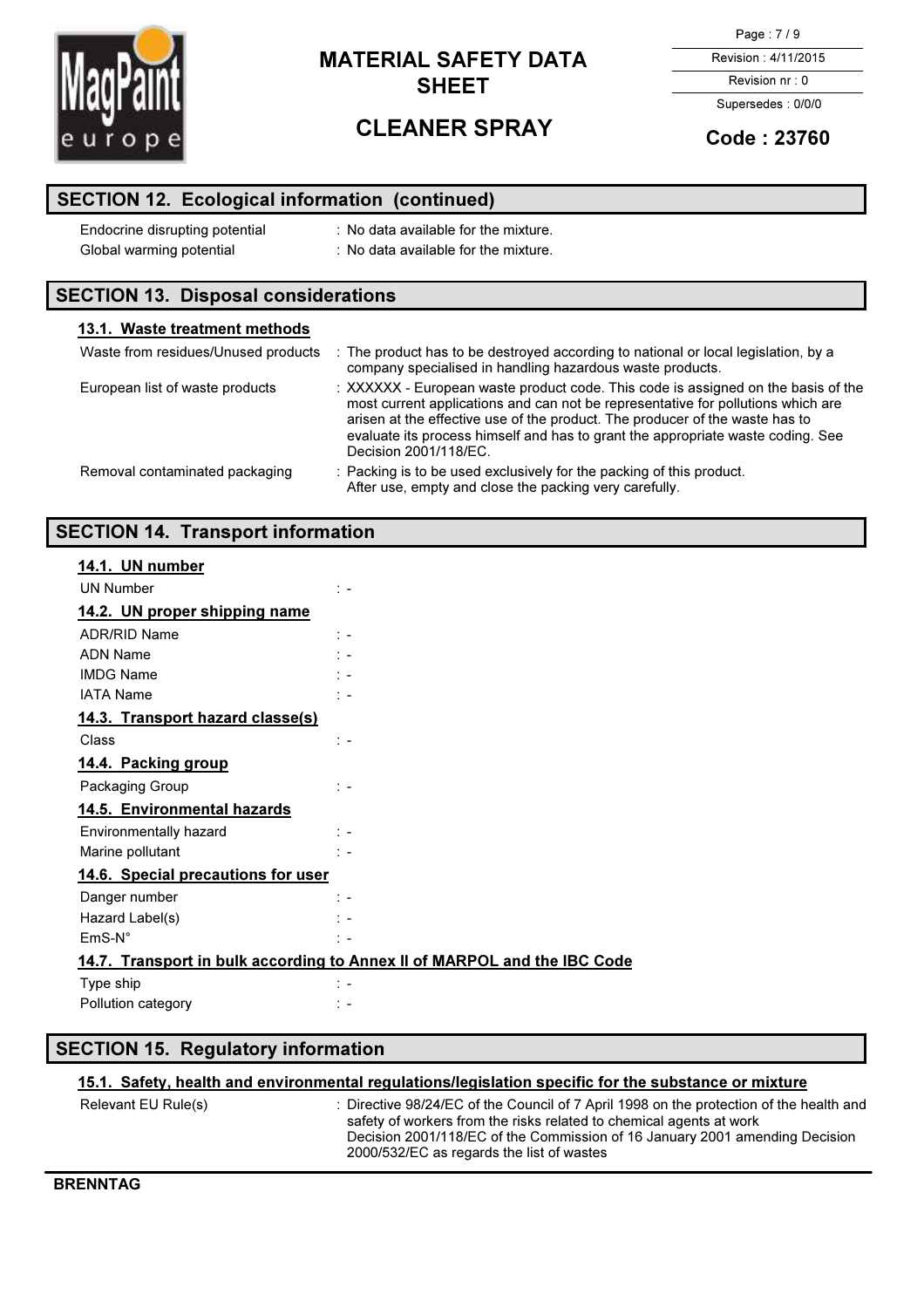

# CLEANER SPRAY

Page : 8 / 9

Revision : 4/11/2015

Revision nr : 0 Supersedes : 0/0/0

## Code : 23760

# SECTION 15. Regulatory information (continued)

|                      | Regulation (EC) No 1272/2008 of the European Parliament and of the Council of 16<br>December 2008 on classification, labelling and packaging of substances and<br>mixtures, amending and repealing Directives 67/548/EEC and 1999/45/EC, and<br>amending Regulation (EC) No 1907/2006<br>Regulation (EU) No 453/2010 of 20 May 2010 amending Regulation (EC) No 1907/<br>2006 of the European Parliament and of the Council on the Registration. |
|----------------------|--------------------------------------------------------------------------------------------------------------------------------------------------------------------------------------------------------------------------------------------------------------------------------------------------------------------------------------------------------------------------------------------------------------------------------------------------|
|                      | Evaluation, Authorisation and Restriction of Chemicals (Reach)<br>The restrictions in Annex XVII to Requlation (EC) No 1907/2006 must be observed.                                                                                                                                                                                                                                                                                               |
| National regulations |                                                                                                                                                                                                                                                                                                                                                                                                                                                  |
| - Germany            | $\cdot$ WGK $\cdot$ No data available for the mixture                                                                                                                                                                                                                                                                                                                                                                                            |

- 
- Germany **: WGK : No data available for the mixture**.
- Netherlands : Water damaging : No data available for the mixture.

Decontamination exertion : No data available for the mixture.

### 15.2. Chemical Safety Assessment

A chemical safety assessment has been carried out for the components that make up this material.

## SECTION 16. Other information

This safety data sheet has been drawn up in accordance with Regulation (EC) No 1907/2006. This safety data sheet is exclusively made for industrial/professional use.

| Sources of used key data          | : The information contained herein is based on the present state of our knowledge (<br>Producers of starting materials ).<br>See also on the webaddress:<br>http://apps.echa.europa.eu/registered/registered-sub.aspx#search                                                                                                                                                                                                                                                                                                                                                                                                                                                                                                                                                                                                                                                                                                                                                                                                                                                                                                                                                                                                                                                                                                                                                                                                                                                                                                                                                                                                                         |
|-----------------------------------|------------------------------------------------------------------------------------------------------------------------------------------------------------------------------------------------------------------------------------------------------------------------------------------------------------------------------------------------------------------------------------------------------------------------------------------------------------------------------------------------------------------------------------------------------------------------------------------------------------------------------------------------------------------------------------------------------------------------------------------------------------------------------------------------------------------------------------------------------------------------------------------------------------------------------------------------------------------------------------------------------------------------------------------------------------------------------------------------------------------------------------------------------------------------------------------------------------------------------------------------------------------------------------------------------------------------------------------------------------------------------------------------------------------------------------------------------------------------------------------------------------------------------------------------------------------------------------------------------------------------------------------------------|
| (EU)H-statement(s)                | : H302 - Harmful if swallowed.<br>H318 - Causes serious eye damage.<br>H319 - Causes serious eye irritation.                                                                                                                                                                                                                                                                                                                                                                                                                                                                                                                                                                                                                                                                                                                                                                                                                                                                                                                                                                                                                                                                                                                                                                                                                                                                                                                                                                                                                                                                                                                                         |
| Classification procedure          | : Eye Irrit. 2; H319 - Additivity method                                                                                                                                                                                                                                                                                                                                                                                                                                                                                                                                                                                                                                                                                                                                                                                                                                                                                                                                                                                                                                                                                                                                                                                                                                                                                                                                                                                                                                                                                                                                                                                                             |
| List of abbrevations and acronyms | : Acute Tox. 4, oral: Acute toxicity, oral - Category 4<br>ADN (Accord européen relatif au transport international des marchandises<br>Dangereuses par voie de Navigation interieur) : European agreement concerning<br>the international carriage of dangerous goods by inland waterways<br>ADR (Accord européen relatif au transport international des marchandises<br>Dangereuses par Route) : European agreement concerning the international<br>carriage of dangerous goods by road<br>CO: Carbon monoxide<br>DNEL (Derived No Effect Level) : an estimated safe exposure level<br>EC50 : median Effective Concentration<br>EmS (Emergency Schedule) : the first code refers to the relevant fire schedule and<br>the second code refers to the relevant spillage schedule<br>Eye Dam. 1 : Serious eye damage - Category 1<br>Eye Irrit. 2 : Eye irritation - Category 2<br>IATA (International Air Transport Association): provisions concerning the<br>international carriage of dangerous goods by air<br>IMDG (International Maritime Dangerous Goods code)<br>LC50 : median Lethal Concentration<br>LD50 : median Lethal Dose<br>NVCI: National Poisoning Information Center<br>PBT: persistent, bioaccumulative and toxic<br>PNEC (Predicted No Effect Concentration) : concentration below which exposure to<br>a substance is not expected to cause adverse effects<br>REACH: Registration, Evaluation, Authorisation and restriction of Chemicals<br>RID (Règlement concernant le transport International ferroviaire des marchandises<br>Dangereuses): Regulation concerning the International carriage of Dangerous<br>goods by rail |